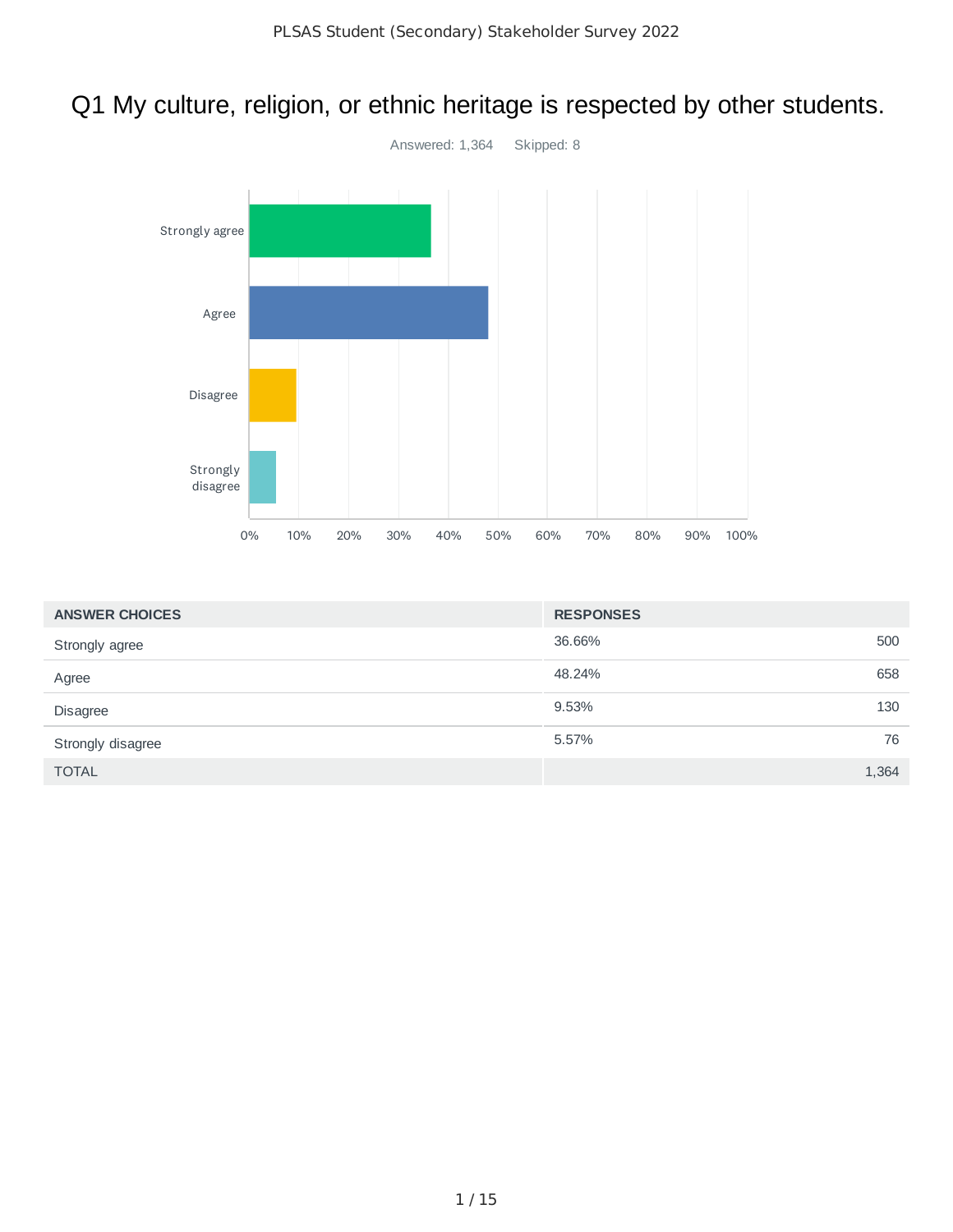

| <b>ANSWER CHOICES</b> | <b>RESPONSES</b> |       |
|-----------------------|------------------|-------|
| Strongly agree        | 21.71%           | 297   |
| Agree                 | 56.21%           | 769   |
| <b>Disagree</b>       | 16.81%           | 230   |
| Strongly disagree     | 5.26%            | 72    |
| <b>TOTAL</b>          |                  | 1,368 |

# Q2 I feel safe and secure in my school.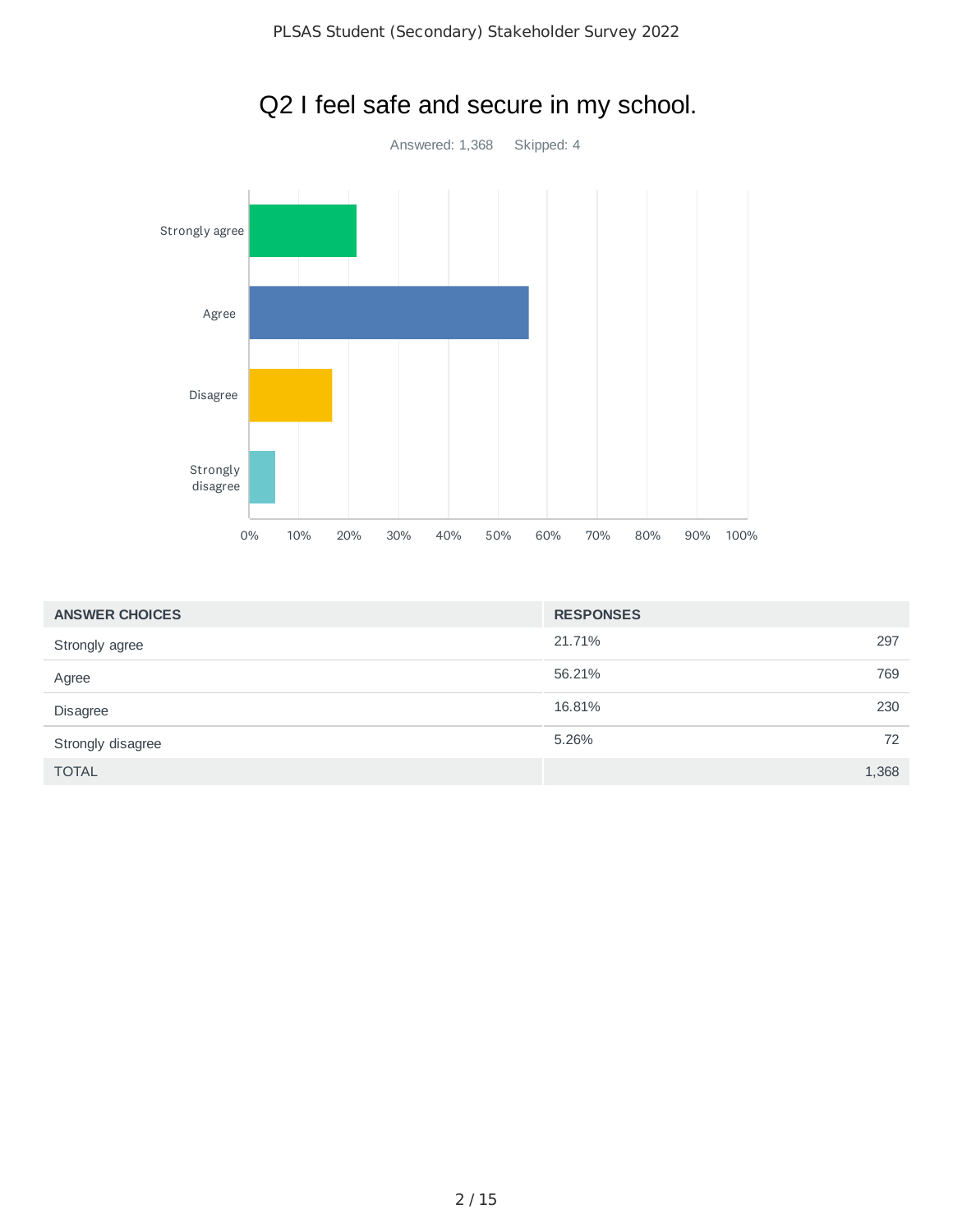

| <b>ANSWER CHOICES</b> | <b>RESPONSES</b> |       |
|-----------------------|------------------|-------|
| Strongly agree        | 12.81%           | 175   |
| Agree                 | 47.29%           | 646   |
| Disagree              | 25.92%           | 354   |
| Strongly disagree     | 13.98%           | 191   |
| <b>TOTAL</b>          |                  | 1,366 |

# Q3 I like being in school.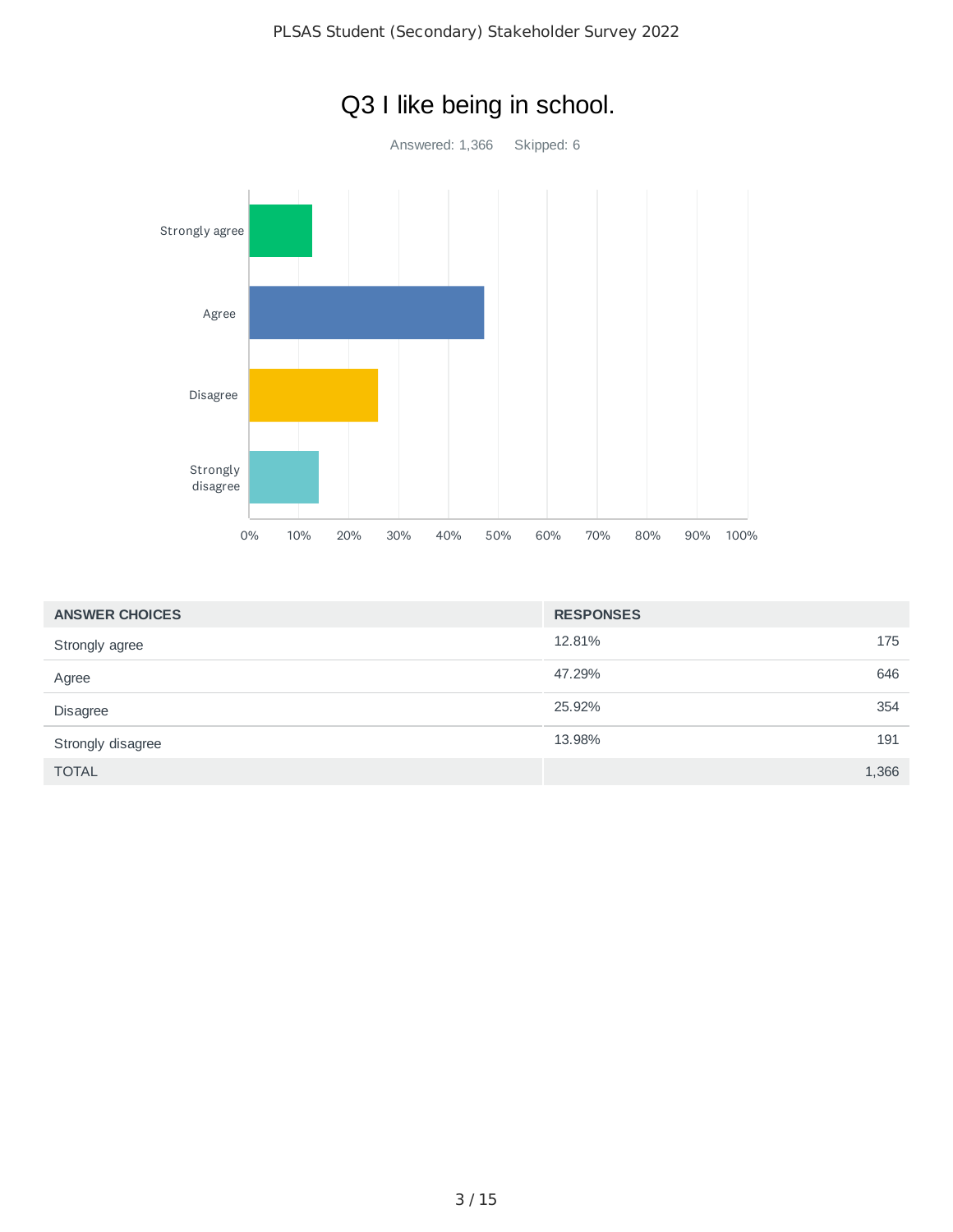

## Q4 I feel connected to at least one adult in my school.

| <b>ANSWER CHOICES</b> | <b>RESPONSES</b> |       |
|-----------------------|------------------|-------|
| Strongly agree        | 37.53%           | 513   |
| Agree                 | 46.53%           | 636   |
| <b>Disagree</b>       | 11.70%           | 160   |
| Strongly disagree     | 4.24%            | 58    |
| <b>TOTAL</b>          |                  | 1,367 |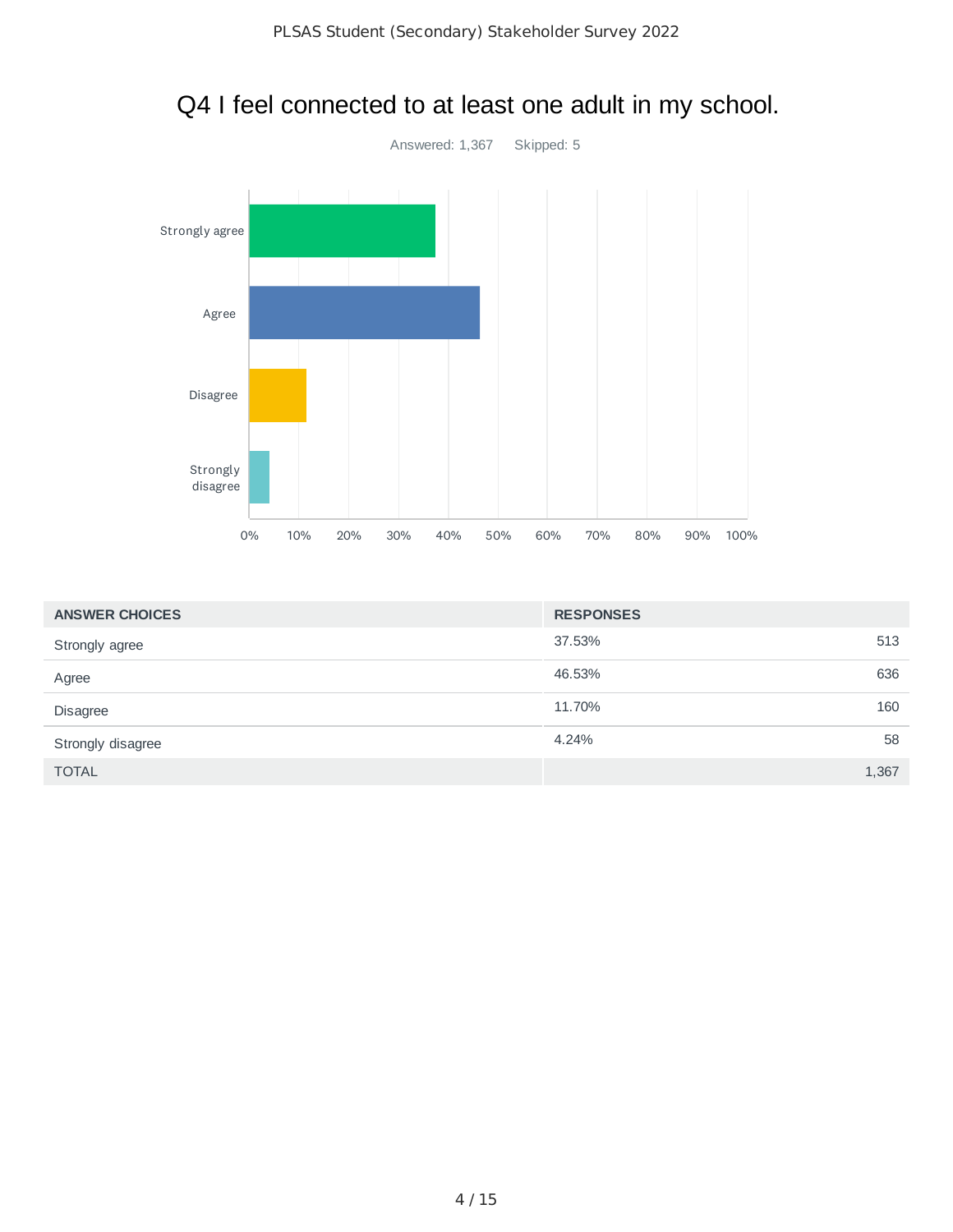

| <b>ANSWER CHOICES</b> | <b>RESPONSES</b> |       |
|-----------------------|------------------|-------|
| Strongly agree        | 40.48%           | 553   |
| Agree                 | 52.34%           | 715   |
| Disagree              | 5.05%            | 69    |
| Strongly disagree     | 2.12%            | 29    |
| <b>TOTAL</b>          |                  | 1,366 |

## Q5 My teachers teach so I can learn.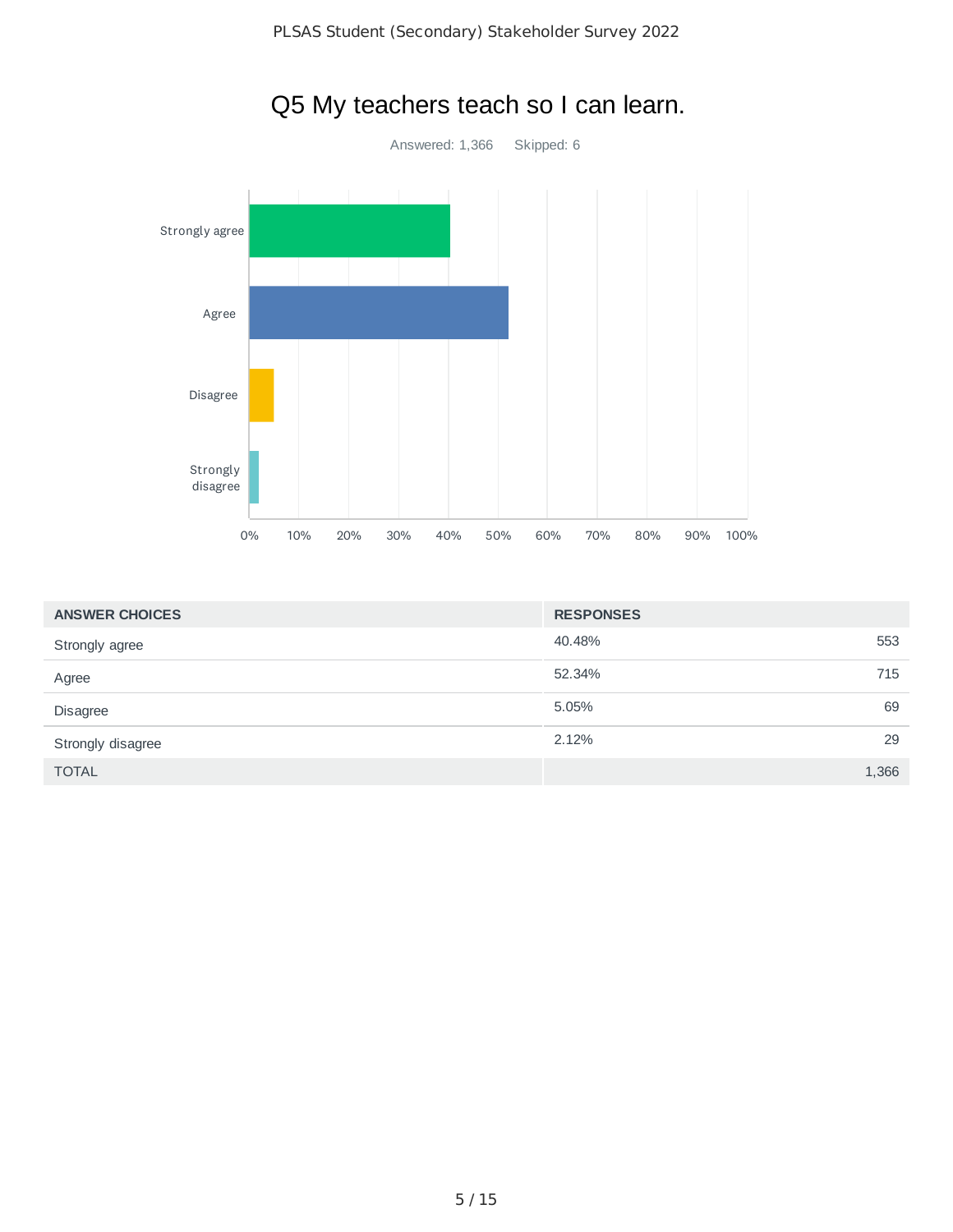

# Q6 My teachers help me feel included in the classroom.

| <b>ANSWER CHOICES</b> | <b>RESPONSES</b> |       |
|-----------------------|------------------|-------|
| Strongly agree        | 29.55%           | 404   |
| Agree                 | 57.72%           | 789   |
| Disagree              | 9.80%            | 134   |
| Strongly disagree     | 2.93%            | 40    |
| <b>TOTAL</b>          |                  | 1,367 |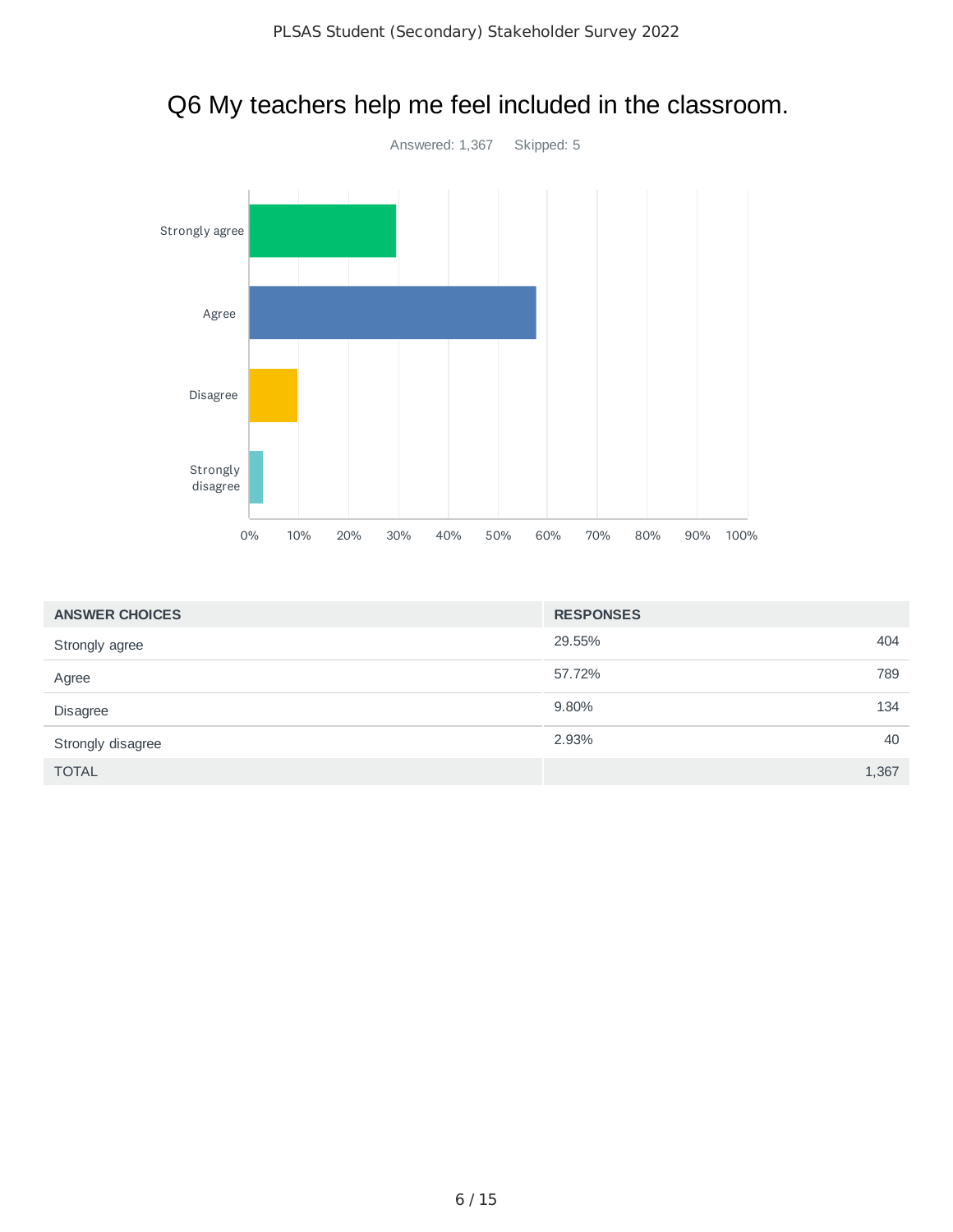

| <b>ANSWER CHOICES</b> | <b>RESPONSES</b> |       |
|-----------------------|------------------|-------|
| Strongly agree        | 37.70%           | 515   |
| Agree                 | 54.47%           | 744   |
| <b>Disagree</b>       | 5.71%            | 78    |
| Strongly disagree     | 2.12%            | 29    |
| <b>TOTAL</b>          |                  | 1,366 |

# Q7 My teachers help me when I need it.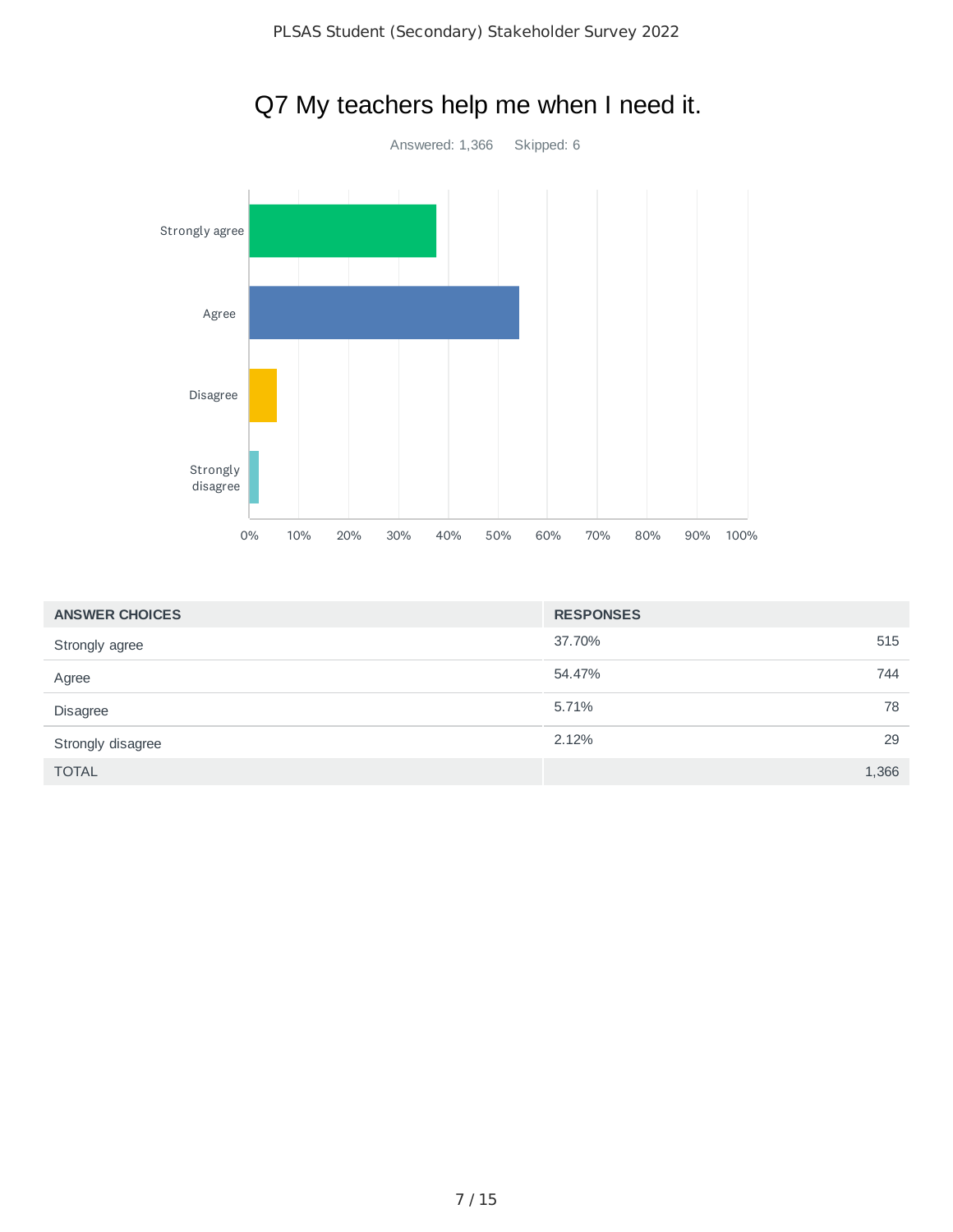

#### Q8 My teachers explain what I am expected to learn.

| <b>ANSWER CHOICES</b> | <b>RESPONSES</b> |       |
|-----------------------|------------------|-------|
| Strongly agree        | 32.99%           | 451   |
| Agree                 | 57.64%           | 788   |
| Disagree              | 7.10%            | 97    |
| Strongly disagree     | 2.27%            | 31    |
| <b>TOTAL</b>          |                  | 1,367 |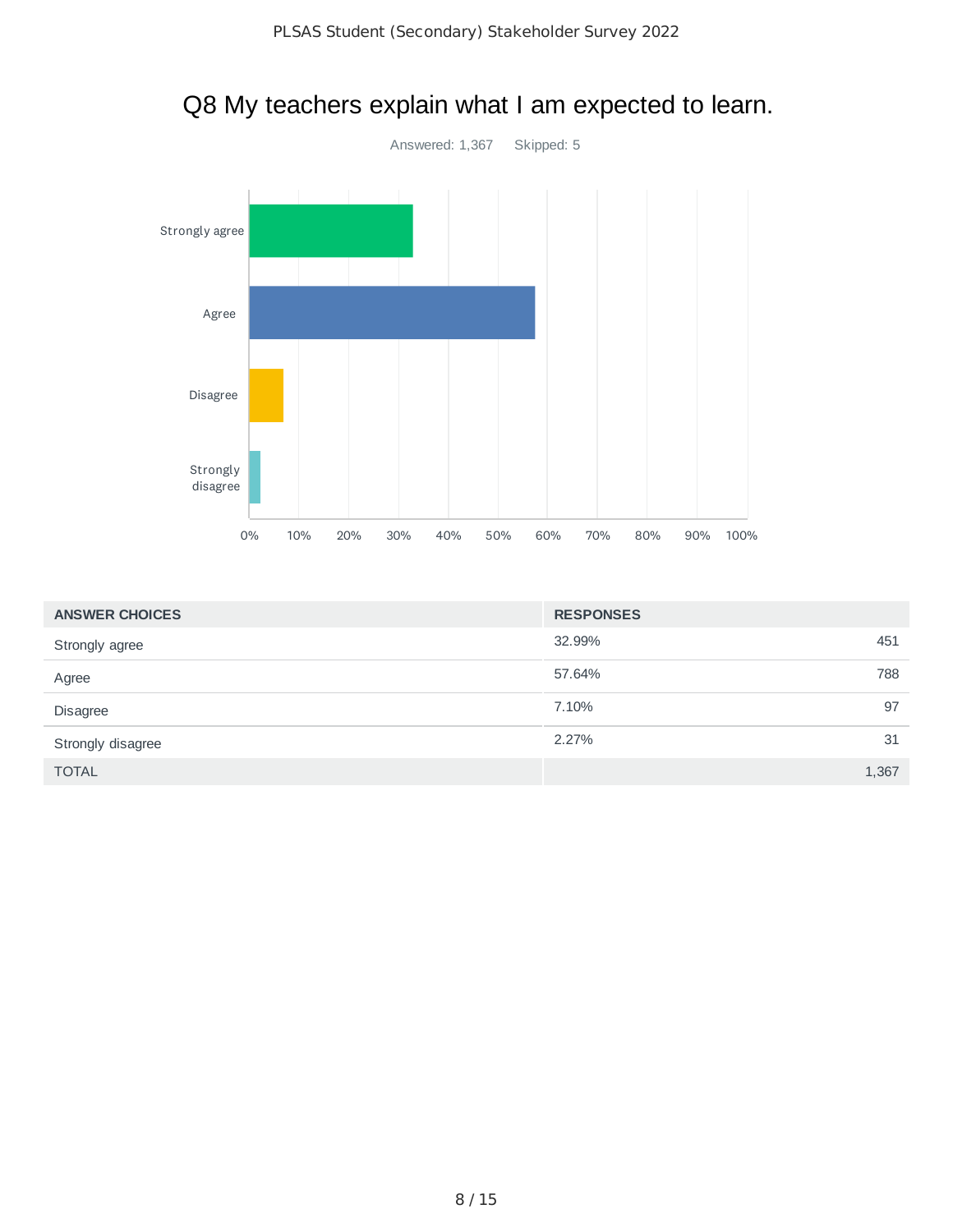## Q9 Over the past year, I stayed connected to my friend group.



| <b>ANSWER CHOICES</b> | <b>RESPONSES</b> |       |
|-----------------------|------------------|-------|
| Strongly agree        | 34.65%           | 472   |
| Agree                 | 41.04%           | 559   |
| <b>Disagree</b>       | 17.40%           | 237   |
| Strongly disagree     | 6.90%            | 94    |
| <b>TOTAL</b>          |                  | 1,362 |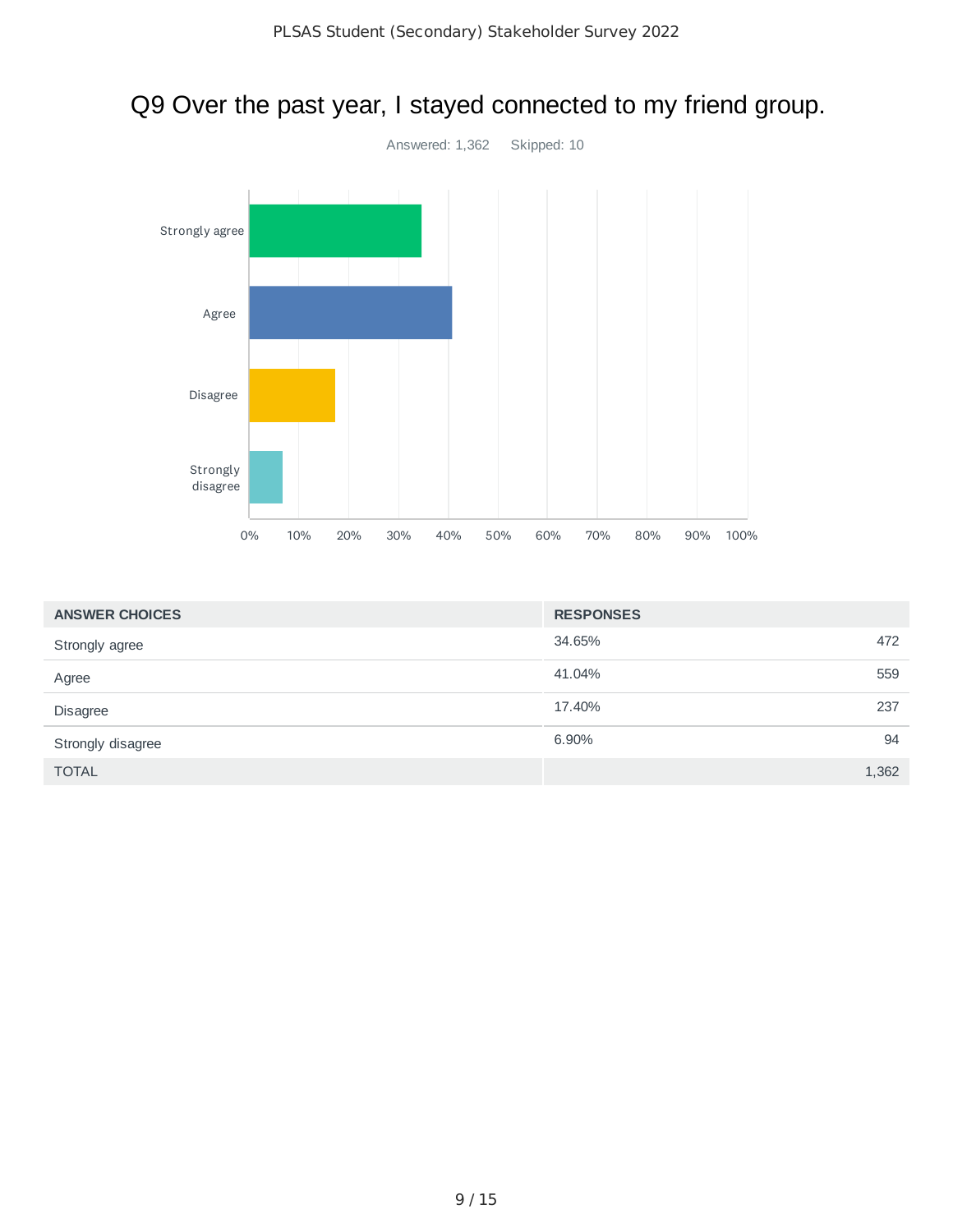# Q10 Because of the pandemic, I am concerned about my education. Answered: 1,366 Skipped: 6



| <b>ANSWER CHOICES</b>      | <b>RESPONSES</b> |       |
|----------------------------|------------------|-------|
| Strongly agree             | 10.69%           | 146   |
| Agree                      | 14.42%           | 197   |
| Neither agree nor disagree | 45.31%           | 619   |
| <b>Disagree</b>            | 16.91%           | 231   |
| Strongly disagree          | 12.66%           | 173   |
| <b>TOTAL</b>               |                  | 1,366 |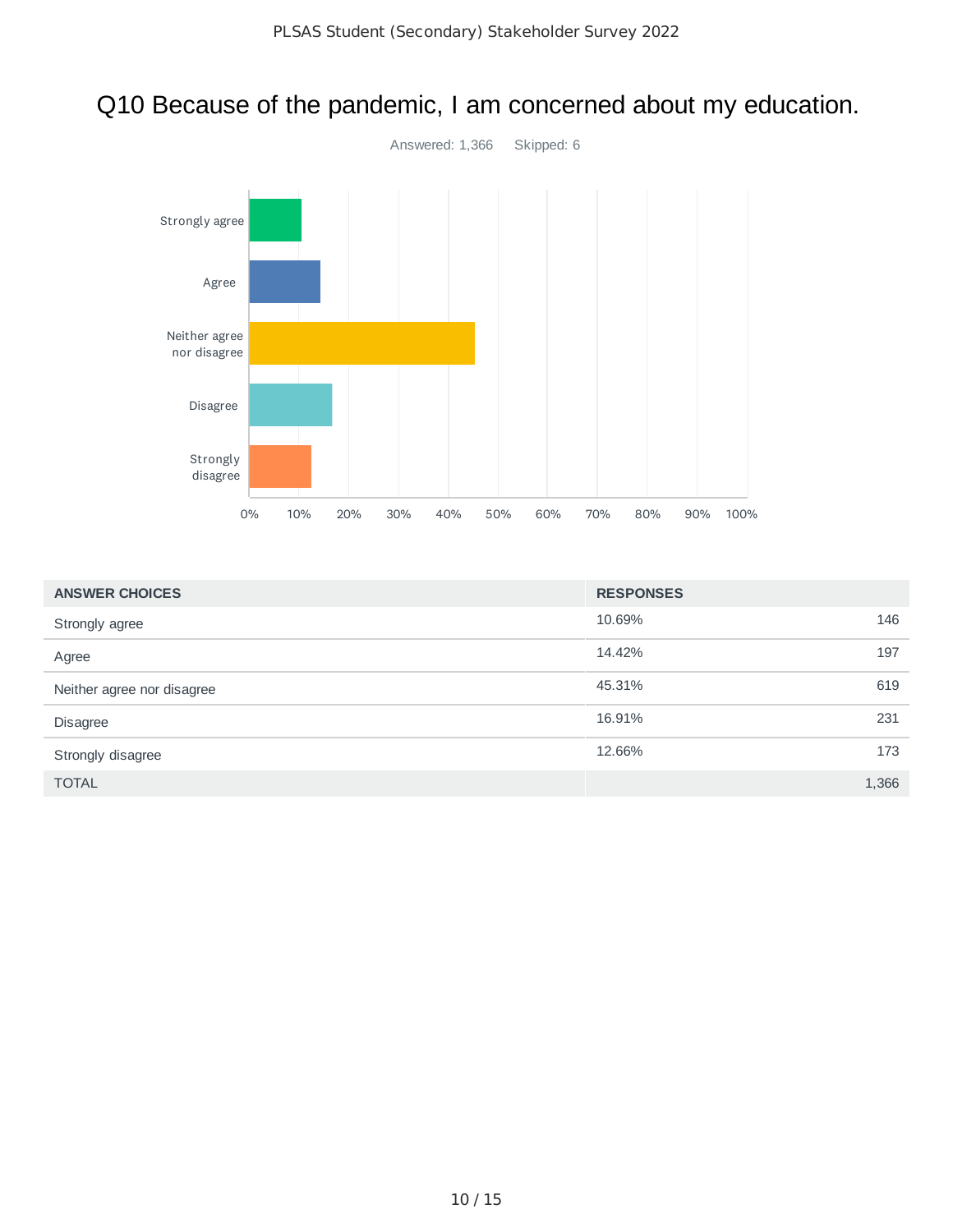

## Q11 This school provides materials that reflect who I am.

| <b>ANSWER CHOICES</b> | <b>RESPONSES</b> |       |
|-----------------------|------------------|-------|
| Strongly agree        | 15.80%           | 213   |
| Agree                 | 55.64%           | 750   |
| <b>Disagree</b>       | 22.33%           | 301   |
| Strongly disagree     | 6.23%            | 84    |
| <b>TOTAL</b>          |                  | 1,348 |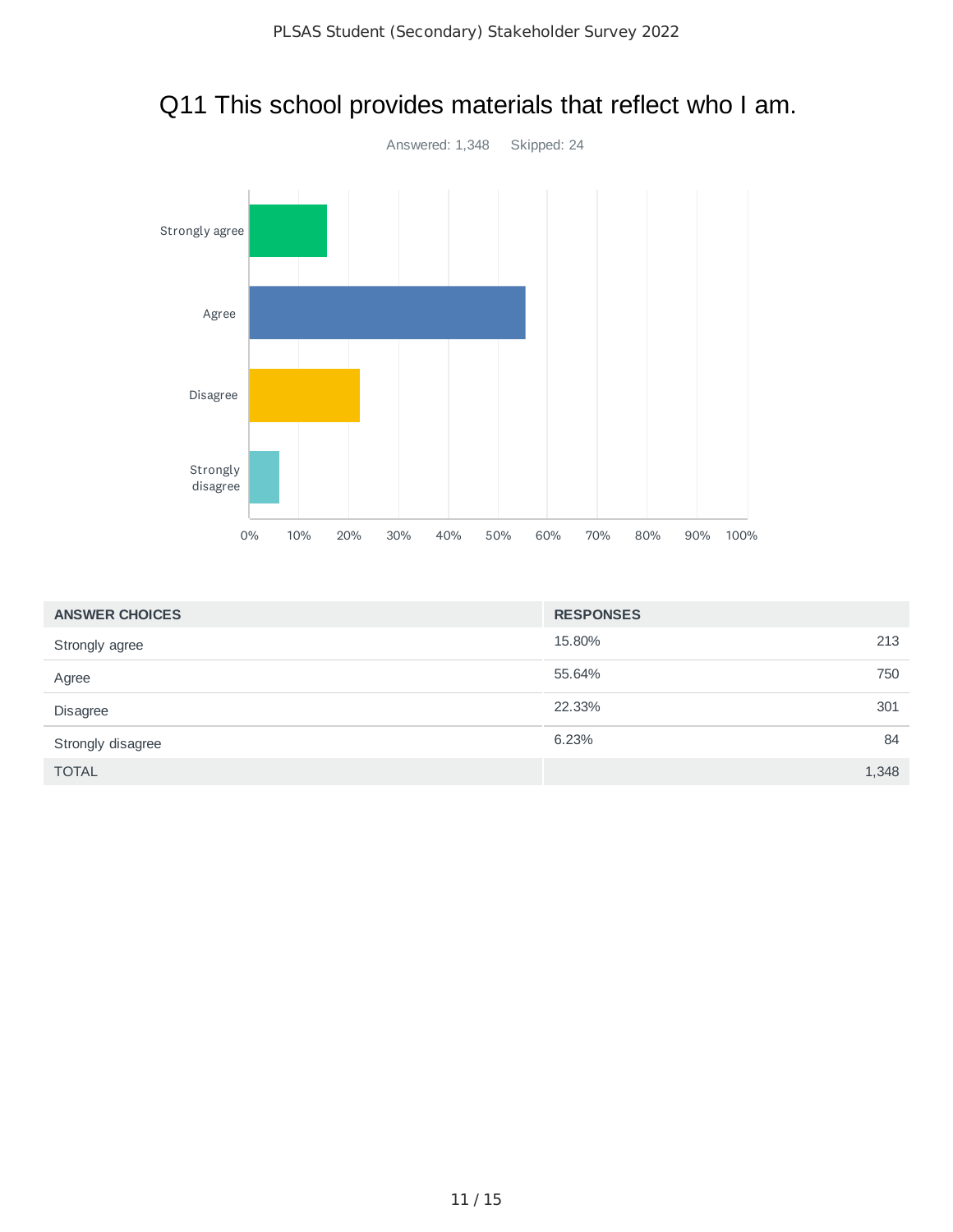

## Q12 The adults who serve my meals are friendly and helpful.

| <b>ANSWER CHOICES</b> | <b>RESPONSES</b> |       |
|-----------------------|------------------|-------|
| Strongly agree        | 42.41%           | 578   |
| Agree                 | 44.75%           | 610   |
| <b>Disagree</b>       | 8.73%            | 119   |
| Strongly disagree     | 4.11%            | 56    |
| <b>TOTAL</b>          |                  | 1,363 |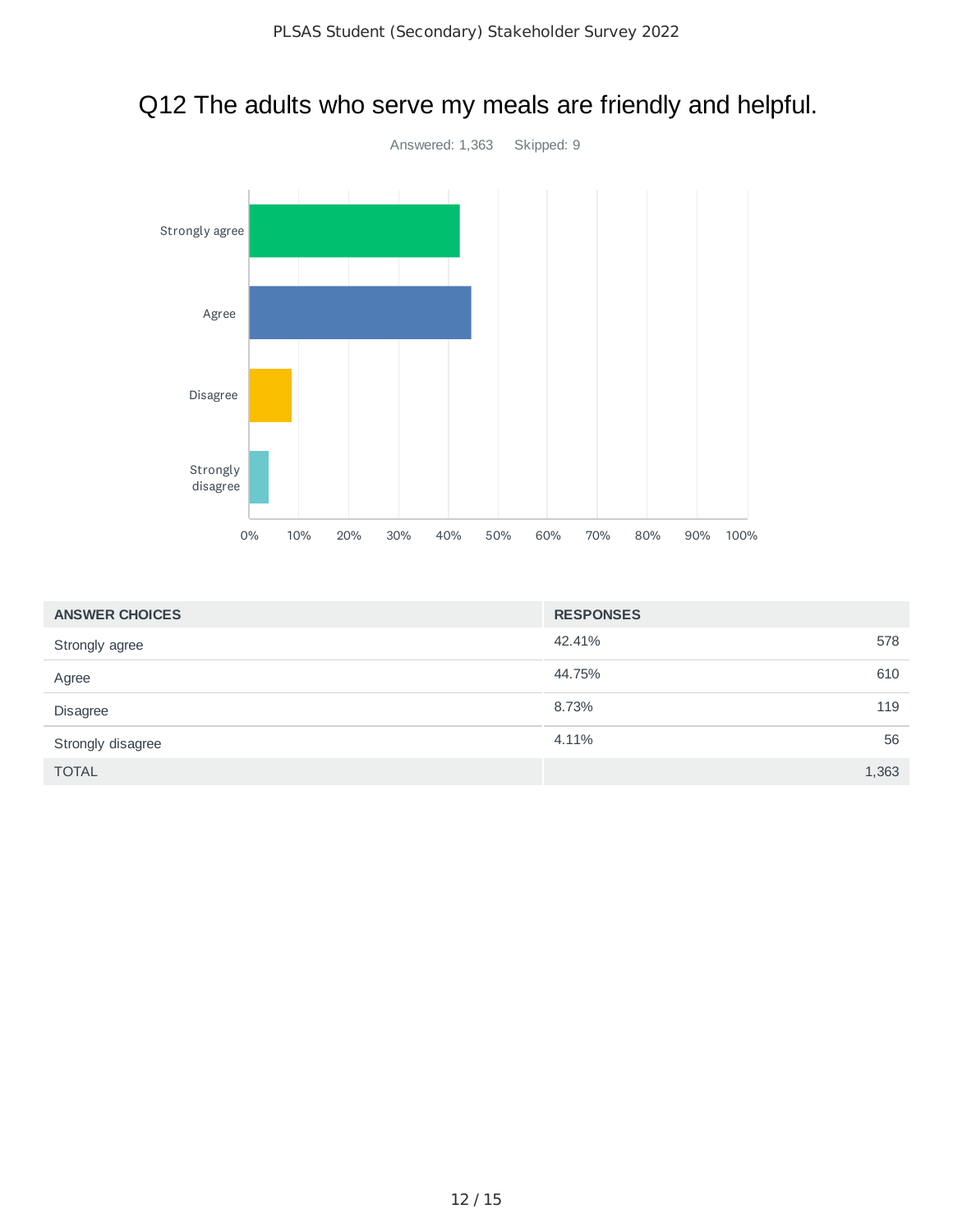

| <b>ANSWER CHOICES</b> | <b>RESPONSES</b> |
|-----------------------|------------------|
| 6th grade             | 296<br>21.68%    |
| 7th grade             | 358<br>26.23%    |
| 8th grade             | 271<br>19.85%    |
| 9th grade             | 107<br>7.84%     |
| 10th grade            | 182<br>13.33%    |
| 11th grade            | 78<br>5.71%      |
| 12th grade            | 73<br>5.35%      |
| <b>TOTAL</b>          | 1,365            |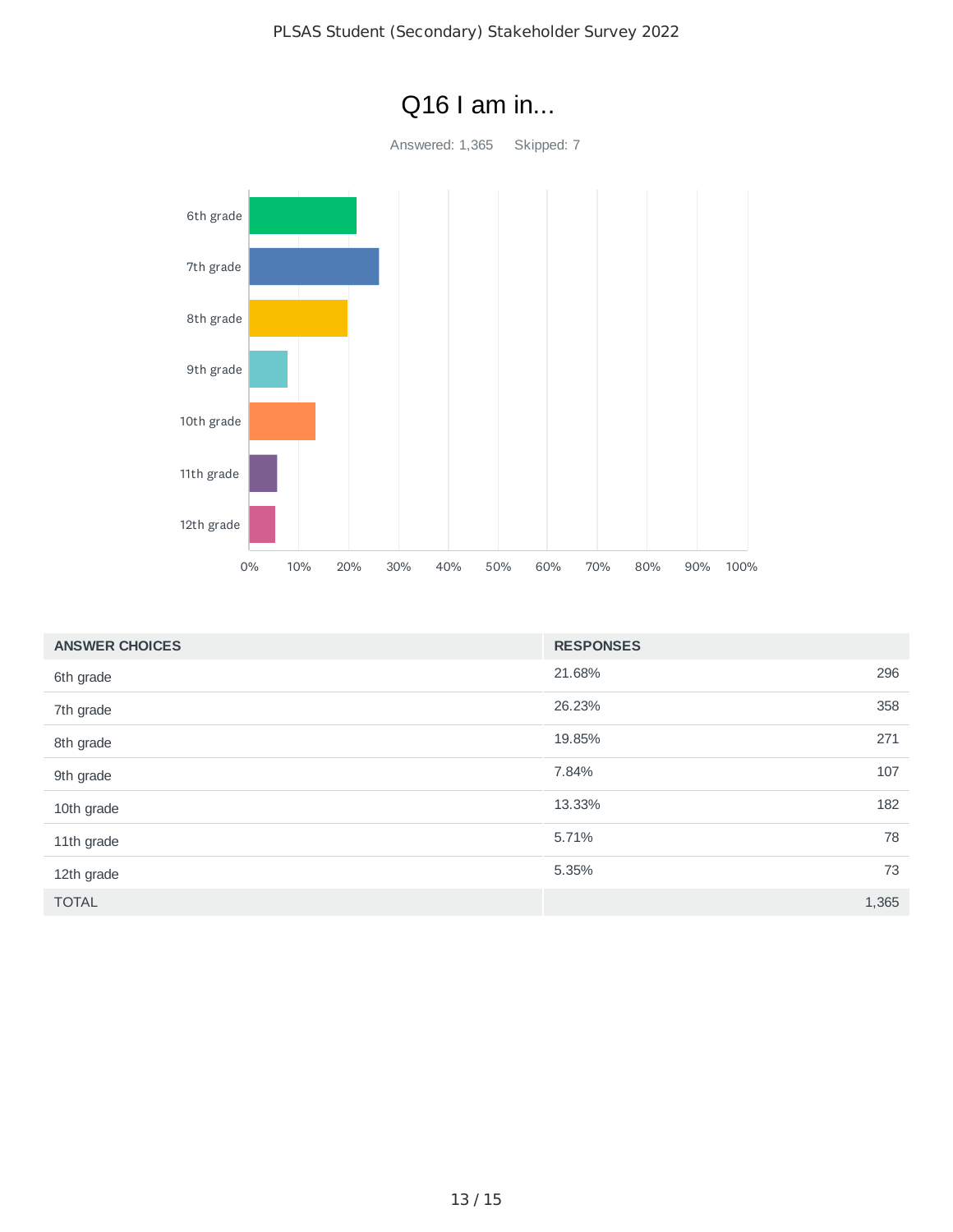

| <b>ANSWER CHOICES</b>     | <b>RESPONSES</b> |  |
|---------------------------|------------------|--|
| <b>Bridges ALC</b>        | 3.25%<br>44      |  |
| Prior Lake High School    | 32.25%<br>437    |  |
| Laker Online              | 2<br>0.15%       |  |
| Hidden Oaks Middle School | 429<br>31.66%    |  |
| Twin Oaks Middle School   | 443<br>32.69%    |  |
| <b>TOTAL</b>              | 1,355            |  |